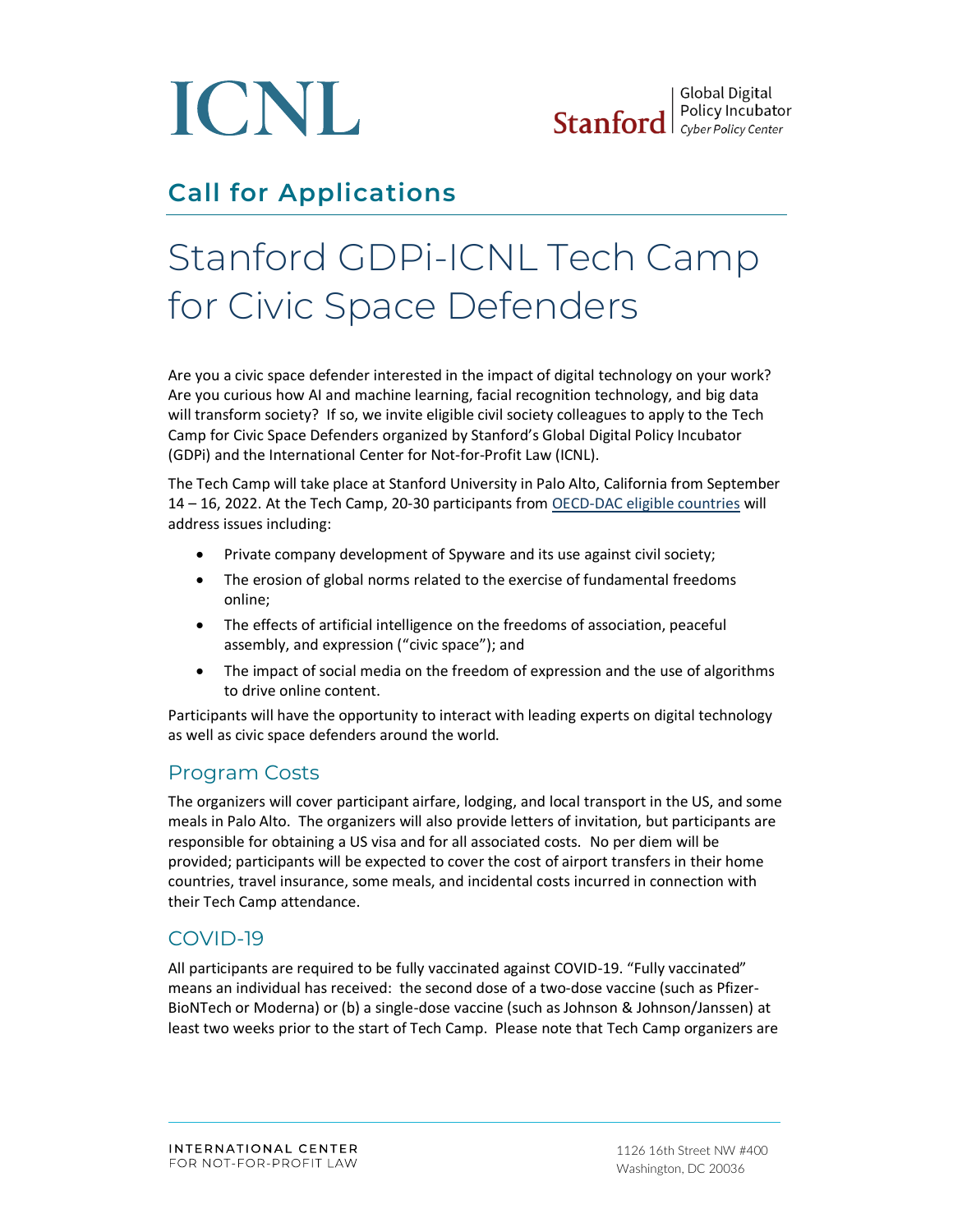## **ICNL INTERNATIONAL CENTER** FOR NOT-FOR-PROFIT LAW



unable to provide applicants with vaccinations or assist them with accessing a vaccine prior to traveling to the United States.

All participants must also comply with all relevant US Federal, State or local laws, as well as Stanford University's COVID-19 Policies for visitors.

Participants are responsible for obtaining COVID-19 vaccinations and meeting all relevant health and safety regulations, and all associated costs.

The organizers recognize that the COVID-19 situation continues to evolve, and therefore requirements for participants related to COVID-19 are subject to change. The organizers will keep Tech Camp participants updated as to these requirements. The organizers reserve the right to shift the Tech Camp to a virtual format if international travel becomes unsafe or restricted.

Participants must follow all travel guidelines for the United States, their home country and airlines, including testing requirements, prior to travel.

#### **Eligibility**

Applicants must live and work in a[n OECD-DAC eligible country.](https://www.oecd.org/dac/financing-sustainable-development/development-finance-standards/DAC-List-of-ODA-Recipients-for-reporting-2022-23-flows.pdf) In addition, they must work on civic space issues for a civil society organization.

### Application Process

**To apply to participate in the Tech Camp, please submit the following materials no later than 11:59pm EDT on May 8, 2022.**

- 1. A CV or biographical statement of no more than two pages;
- 2. A description of how you have worked to promote civic space (up to 150 words);
- 3. A description of current or upcoming digital laws or policies affecting civic space in your country (up to 200 words);
- 4. A statement of how you anticipate using knowledge gained at the Tech Camp to promote civic space in your country (up to 200 words);
- 5. A statement of how you intend to share the knowledge gained (up to 150 words); and
- 6. A confirmation that you: (1) do not need a visa to enter the United States, (2) have an appropriate entry visa, or (3) understand you have an obligation to obtain an appropriate visa, intend to apply for a visa in a timely manner, and will bear all costs associated with the visa process. *Please be sure to include this confirmation in your application.*
- 7. A confirmation you: (1) are fully vaccinated against COVID-19 or understand you have an obligation to be fully vaccinated against COVID-19 and intend to do so and (2) will comply with all relevant laws, regulations, measures, and procedures to combat the spread of COVID-19, including Stanford University's COVID-19 Policies for visitors. *Please be sure to include this confirmation in your application.*

*Applications must be submitted via the* **[Application Form](https://www.surveymonkey.com/r/LYWHTNJ)***, which can be found here:*  **<https://www.surveymonkey.com/r/LYWHTNJ.>** *Applications must be submitted no later than 11:59pm EDT on May 8, 2022. Incomplete or improperly submitted applications will not be considered.*